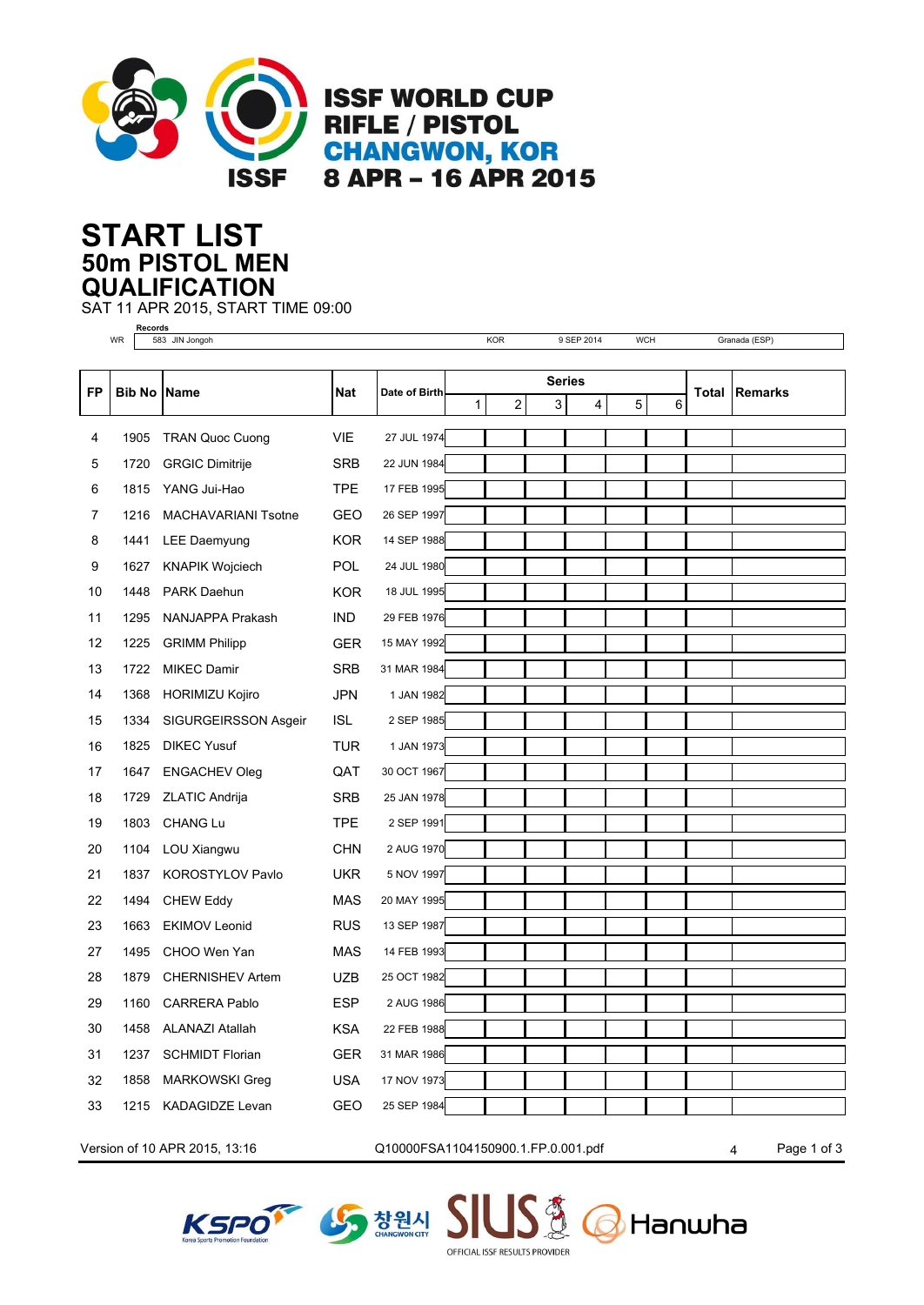| <b>FP</b> | <b>Bib No Name</b> |                                | Nat        | Date of Birth                      | <b>Series</b> |                |   |   | <b>Total</b> | <b>Remarks</b> |  |                  |
|-----------|--------------------|--------------------------------|------------|------------------------------------|---------------|----------------|---|---|--------------|----------------|--|------------------|
|           |                    |                                |            |                                    | 1             | $\overline{c}$ | 3 | 4 | 5            | 6              |  |                  |
| 34        | 1638               | COSTA Joao                     | <b>POR</b> | 28 OCT 1964                        |               |                |   |   |              |                |  |                  |
| 35        | 1824               | ALIMOGLU Abdullah Omer         | <b>TUR</b> | 2 JAN 1991                         |               |                |   |   |              |                |  |                  |
| 36        | 1771               | <b>GONGKUM Kanitpong</b>       | <b>THA</b> | 30 JUL 1976                        |               |                |   |   |              |                |  |                  |
| 37        | 1807               | <b>KUO Kuan-Ting</b>           | <b>TPE</b> | 6 MAR 1994                         |               |                |   |   |              |                |  |                  |
| 38        | 1834               | <b>BANKIN Viktor</b>           | <b>UKR</b> | 24 AUG 1990                        |               |                |   |   |              |                |  |                  |
| 39        | 1529               | <b>OYUN Tuguldur</b>           | <b>MGL</b> | 22 AUG 1994                        |               |                |   |   |              |                |  |                  |
| 40        | 1632               | <b>WAWRZONOWSKI Tomasz</b>     | POL        | 13 APR 1989                        |               |                |   |   |              |                |  |                  |
| 41        | 1696               | POH Lip Meng                   | <b>SIN</b> | 10 FEB 1969                        |               |                |   |   |              |                |  |                  |
| 42        | 1041               | <b>ALMEIDA Julio</b>           | <b>BRA</b> | 23 SEP 1969                        |               |                |   |   |              |                |  |                  |
| 43        | 1404               | YUNUSMETOV Rashid              | KAZ        | 9 JUL 1979                         |               |                |   |   |              |                |  |                  |
| 44        | 1046               | <b>WU Felipe Almeida</b>       | <b>BRA</b> | 11 JUN 1992                        |               |                |   |   |              |                |  |                  |
| 45        | 1769               | <b>AUAPINYAKUL Natphanlert</b> | THA        | 15 FEB 1994                        |               |                |   |   |              |                |  |                  |
| 46        | 1462               | AL BADRANI Ageel               | <b>KSA</b> | 25 APR 1974                        |               |                |   |   |              |                |  |                  |
| 47        | 1690               | <b>HOONG Shi Xiang</b>         | <b>SIN</b> | 22 APR 1992                        |               |                |   |   |              |                |  |                  |
| 48        | 1350               | <b>BADARACCHI Mauro</b>        | <b>ITA</b> | 20 JUL 1984                        |               |                |   |   |              |                |  |                  |
| 49        | 1378               | <b>NAKASHIGE Masaru</b>        | <b>JPN</b> | 28 SEP 1963                        |               |                |   |   |              |                |  |                  |
| 50        | 1669               | <b>KOULAKOV Denis</b>          | <b>RUS</b> | 21 NOV 1982                        |               |                |   |   |              |                |  |                  |
| 51        | 1352               | GIORDANO Giuseppe              | <b>ITA</b> | 16 JUL 1974                        |               |                |   |   |              |                |  |                  |
| 52        | 1692               | <b>LIM Swee Hon</b>            | SIN        | 4 MAR 1979                         |               |                |   |   |              |                |  |                  |
| 53        | 1855               | <b>HENDERSON James</b>         | <b>USA</b> | 30 JUN 1967                        |               |                |   |   |              |                |  |                  |
| 54        | 1299               | RAI Jitu                       | <b>IND</b> | 26 AUG 1987                        |               |                |   |   |              |                |  |                  |
| 55        | 1111               | <b>ZHANG Bowen</b>             | <b>CHN</b> | 28 APR 1996                        |               |                |   |   |              |                |  |                  |
| 56        | 1902               | <b>NGUYEN HOANG Phuong</b>     | <b>VIE</b> | 12 APR 1986                        |               |                |   |   |              |                |  |                  |
| 57        | 1665               | <b>GOURIANOV Anton</b>         | <b>RUS</b> | 12 DEC 1979                        |               |                |   |   |              |                |  |                  |
| 58        | 1827               | <b>KOC Eser</b>                | <b>TUR</b> | 22 JUN 1984                        |               |                |   |   |              |                |  |                  |
| 59        | 1838               | OMELCHUK Oleh                  | <b>UKR</b> | 7 JUN 1983                         |               |                |   |   |              |                |  |                  |
| 60        | 1279               | SUPRIYONO Supriyono            | <b>INA</b> | 28 MAR 1970                        |               |                |   |   |              |                |  |                  |
| 61        | 1317               | AHMADI Mohammad                | IRI        | 10 JAN 1984                        |               |                |   |   |              |                |  |                  |
| 62        | 1542               | NAUNG Ye Tun                   | <b>MYA</b> | 26 MAY 1983                        |               |                |   |   |              |                |  |                  |
| 63        | 1784               | <b>SUTIVIRUCH Noppodon</b>     | <b>THA</b> | 26 MAY 1981                        |               |                |   |   |              |                |  |                  |
| 64        | 1106               | <b>WANG Zhiwei</b>             | <b>CHN</b> | 18 JUL 1988                        |               |                |   |   |              |                |  |                  |
| 65        | 1349               | <b>AMORE Andrea</b>            | <b>ITA</b> | 24 MAY 1988                        |               |                |   |   |              |                |  |                  |
| 66        | 1571               | ZHAO Yue                       | <b>NZL</b> | 20 NOV 1980                        |               |                |   |   |              |                |  |                  |
| 67        | 1298               | PRAKASH Om                     | IND        | 21 OCT 1986                        |               |                |   |   |              |                |  |                  |
| 68        | 1198               | <b>PERIE Mathieu</b>           | <b>FRA</b> | 15 JUN 1988                        |               |                |   |   |              |                |  |                  |
| 69        | 1244               | <b>GAMPIERAKIS Georgios</b>    | GRE        | 10 JUL 1995                        |               |                |   |   |              |                |  |                  |
| 70        | 1901               | <b>HOANG Xuan Vinh</b>         | VIE        | 6 OCT 1974                         |               |                |   |   |              |                |  |                  |
| 71        | 1750               | <b>KOPP Pavol</b>              | <b>SVK</b> | 27 DEC 1978                        |               |                |   |   |              |                |  |                  |
| 72        | 1398               | <b>ISSACHENKO Vladimir</b>     | KAZ        | 27 DEC 1982                        |               |                |   |   |              |                |  |                  |
| 73        | 1373               | MATSUDA Tomoyuki               | <b>JPN</b> | 12 DEC 1975                        |               |                |   |   |              |                |  |                  |
|           |                    | Version of 10 APR 2015, 13:16  |            | Q10000FSA1104150900.1.FP.0.001.pdf |               |                |   |   |              |                |  | Page 2 of 3<br>4 |